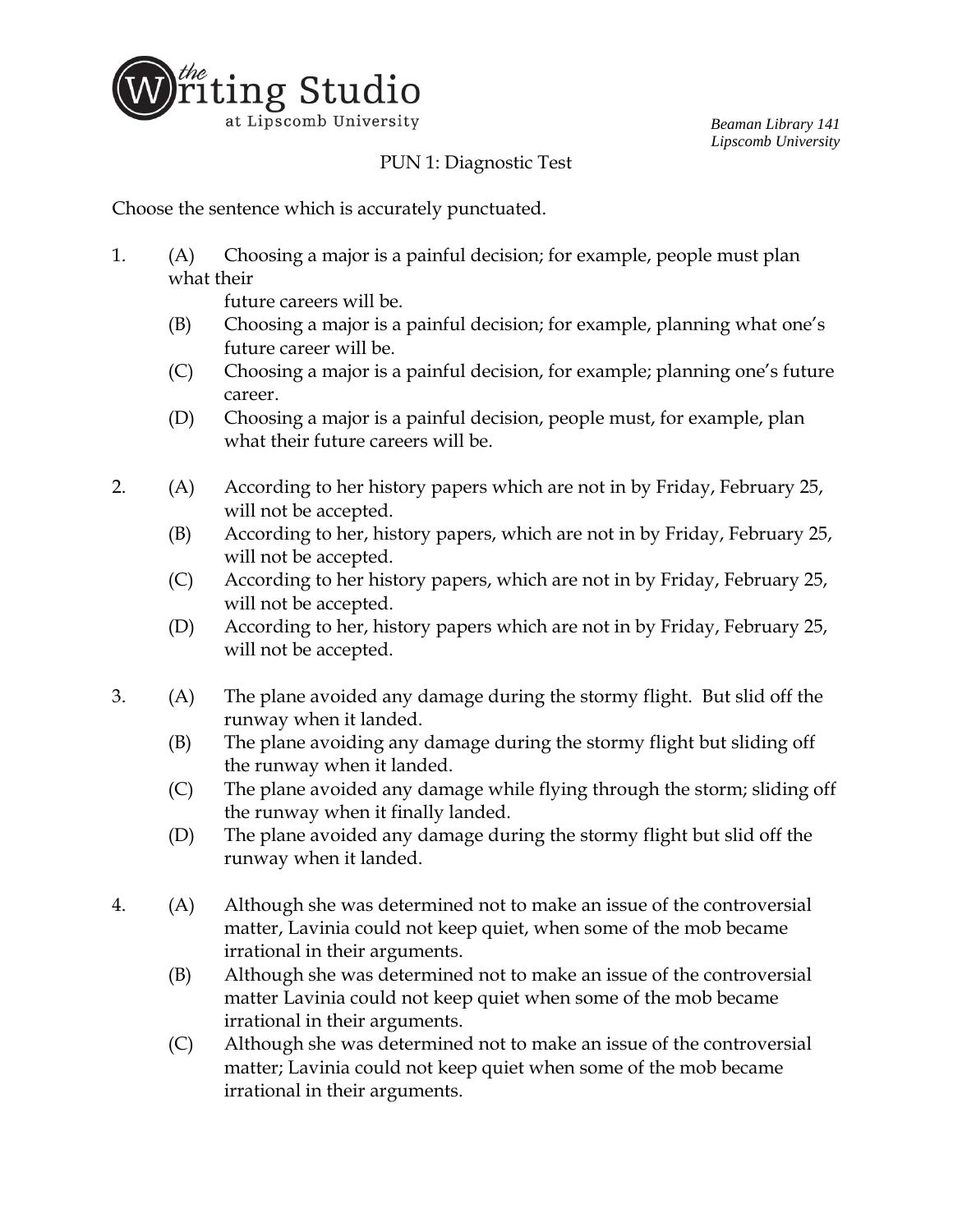- (D) Although she was determined not to make an issue of the controversial matter, Lavinia could not keep quiet when some of the mob became irrational in their arguments.
- 5. (A) The Anthropology professor who wrote The Beliefs and Practices of The Ancient Greeks is the guest speaker at the Winter symposium.
	- (B) The anthropology professor who wrote The Beliefs and Practices of the Ancient Greeks is the guest speaker at the winter symposium.
	- (C) The Anthropology Professor who wrote The Beliefs and Practices of the Ancient Greeks is the guest speaker at the Winter Symposium.
	- (D) The anthropology professor who wrote The beliefs and practices of the ancient Greeks is the guest speaker at the Winter symposium.
- 6. (A) When the women's and children's lifeboats were filled, the ship's captain began to fill the men's too.
	- (B) The ships captain began to fill the men's lifeboats once the women's and children's were filled.
	- (C) Since the lifeboat's for women and children were filled by the ships captain, the men's boats were filled too.
	- (D) When the womens' and childrens' lifeboats were filled, the ship's captain began to fill the mens' too.
- 7. (A) Confused by the many pages of complex directions, and as a result being placed at a distinct disadvantage.
	- (B) I was confused by the complex directions; which put me at a distinct disadvantage.
	- (C) Because of the complexity of the directions, I was at a distinct disadvantage.
	- (D) I was confused by the many pages of complex directions, thus, I did not do well.
- 8. (A) All students who can't swim, must wear life jackets on the canoe outing.
	- (B) All students regardless of whether they can swim or not, must wear life jackets on the canoe outing.
	- (C) All students, even those who can swim, must wear life jackets on the canoe outing.
	- (D) On the canoe outing, all students, who can't swim must wear life jackets.
- 9. (A) The editor-in chief's reporter suggest's moving the children's section from Sunday's paper.
	- (B) The editor-in-chief's reporter suggests moving the childrens' section from Sunday's paper.
	- (C) The editor-in-chief's reporter suggests moving the children's section from Sunday's paper.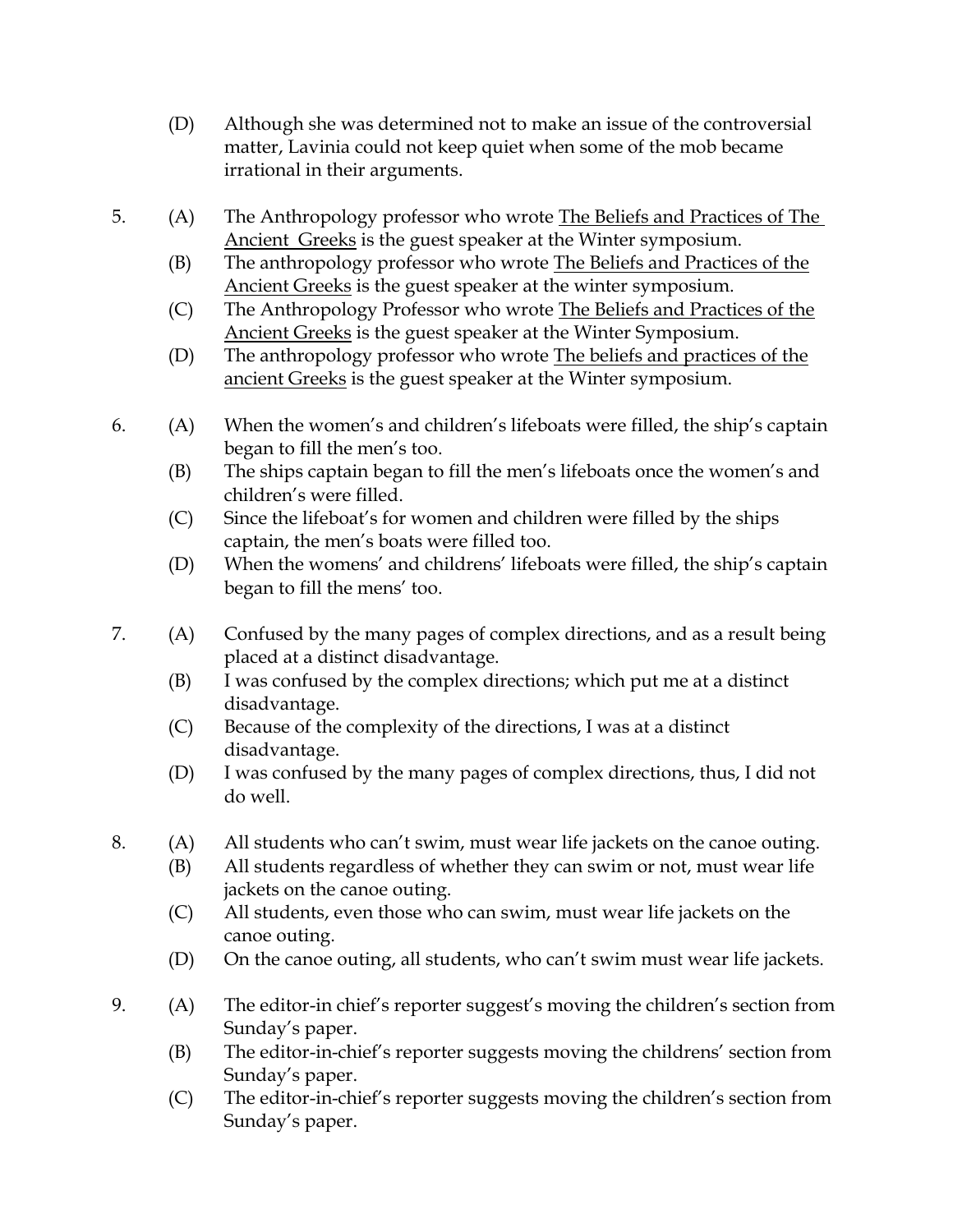- (D) The editor's-in-chief reporter suggests moving the children's section from Sunday's paper.
- 10. (A) My Father has agreed to be a High School team sponsor in the fall.
	- (B) My Father has agreed to be a High School Team Sponsor in the Fall.
	- (C) My father has agreed to be a high school team sponsor in the fall.
	- (D) My father has agreed to be a high school team sponsor in the Fall.
- 11. (A) The woman was determined to succeed at engineering, at the same time she wanted her marriage to work.
	- (B) The woman wanted to succeed as an engineer and as a wife; therefore, working hard at both.
	- (C) Because the woman wanted to succeed as an engineer and as a wife; she was determined to work hard at both.
	- (D) Hoping to succeed at both engineering and marriage, the woman determined to work hard at both.
- 12. (A) If he is concerned with cultivating minds, and he does not merely weed out students. A good teacher becomes an academic gardener.
	- (B) A good teacher is an academic gardener, he is concerned with cultivating minds, not just weeding out students.
	- (C) A good teacher is an academic gardener. Concerned with cultivating minds, not just weeding out students.
	- (D) A good teacher is an academic gardener, concerned with cultivating minds and not just weeding out students.
- 13. (A) It was difficult to choose between the two sections of the course they met at the same time, but had teachers who differed greatly in their methods.
	- (B) It was difficult to choose between the two sections of the course; because they met at the same time even though the teachers differed greatly in their methods.
	- (C) It was difficult to choose between the two sections of the course because they met at the same time; although the teachers differed greatly in their methods.
	- (D) It was difficult to choose between the two sections of the course; they met at the same time but had teachers that differed greatly in their methods.
- 14. (A) Joanna was selected for promotion because she possessed several desirable characteristics: honesty, dependability, and ambition.
	- (B) Joanna was selected for promotion because of several characteristics, such as: honesty, dependability, and ambition.
	- (C) Joanna was selected for promotion because she was: honest, dependable, and ambitious.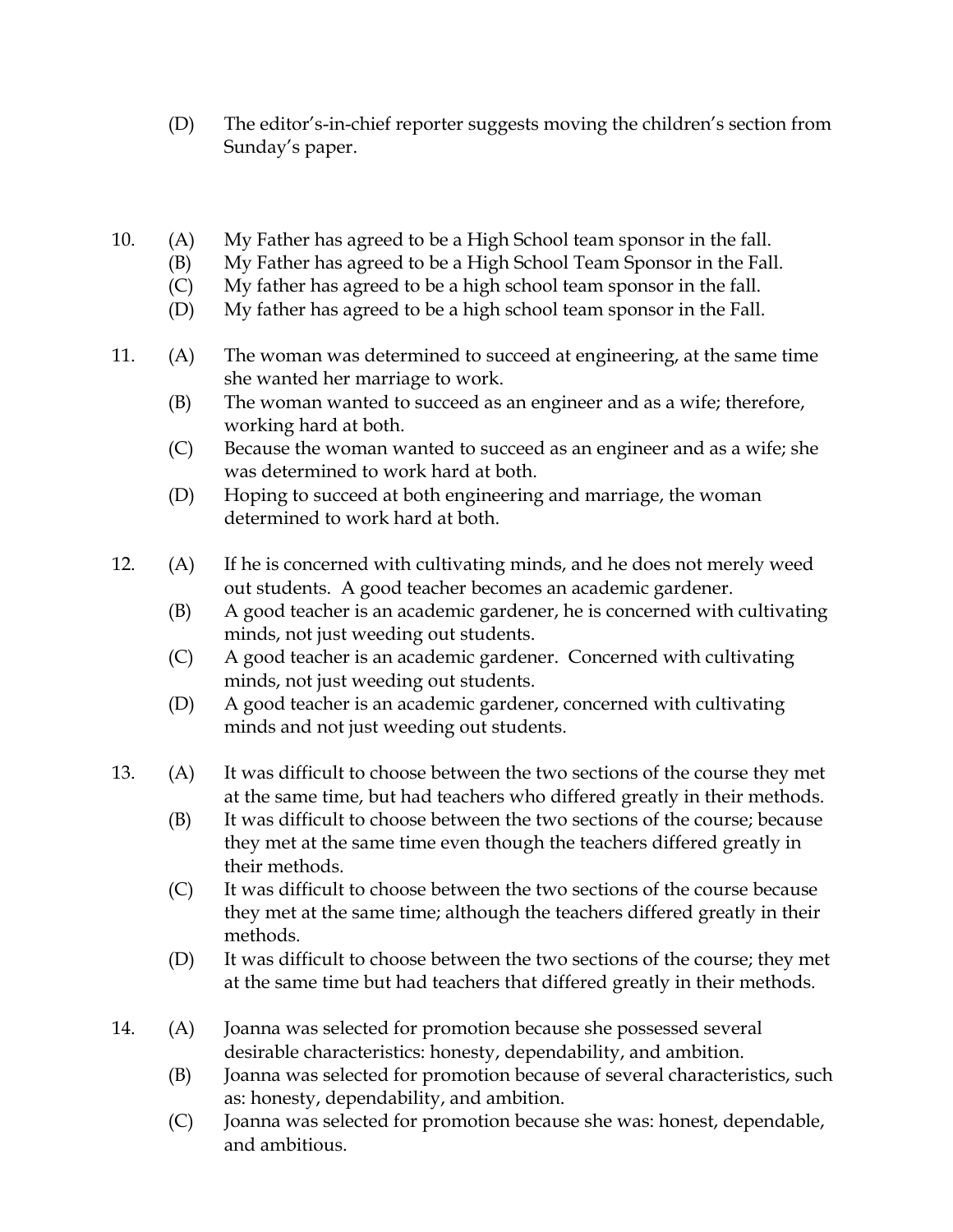- (D) Joanna was selected for promotion because of several characteristics, which included: honesty, dependability, and ambition.
- 15. (A) Is this child one of yours, or does he belong to one of your sisters-in law?
	- (B) Is this child one of your's, or does he belong to one of your sister-in-laws?
	- (C) Is this child your sister's-in-law, or is he one of yours?
	- (D) Is this child your sister-in-law's, or is he one of your's?
- 16. (A) Smart, funny, and attractive, Marcia embodied all of these.
	- (B) Smart, funny, and attractive—Marcia embodied all of these.
	- (C) Smart, funny, and attractive; Marcia embodied all of these.
	- (D) Smart, funny, and attractive. Marcia embodied all of these.
- 17. (A) Joan shrieked at her frightened companion: "Watch out!".
	- (B) Joan shrieked at her frightened companion, "watch out"!
		- (C) Joan shrieked at her frightened companion, "Watch out!"
		- (D) Joan shrieked at her frightened companion; "Watch out."
- 18. (A) On Tuesday, July 7, all forty-nine passengers arrived safely despite the electrical problem.
	- (B) On Tuesday July 7, all 49 passengers arrived safely despite the electrical problem.
	- (C) On Tuesday, July 7, all 49 passengers arrived safely despite the electrical problem.
	- (D) On Tuesday July 7 all 49 passengers arrived safely despite the electrical problem.
- 19. (A) "Jill," he said "if we don't leave now, we'll be late."
	- (B) "Jill" he said "if we don't leave now, we'll be late."
	- (C) "Jill," he said, "if we don't leave now, we'll be late."
	- (D) "Jill," he said, "if we don't leave now, we'll be late".
- 20. (A) Melissa went to the store to get milk, stopped at the video store, and got gas at the Exxon.
	- (B) Melissa went to the store to get milk and stopped at the video store and got gas at the Exxon.
	- (C) While doing errands, Melissa got milk, a video and gas.
	- (D) Melissa went to the store to get milk; stopped at the video store; and got gas at the Exxon.